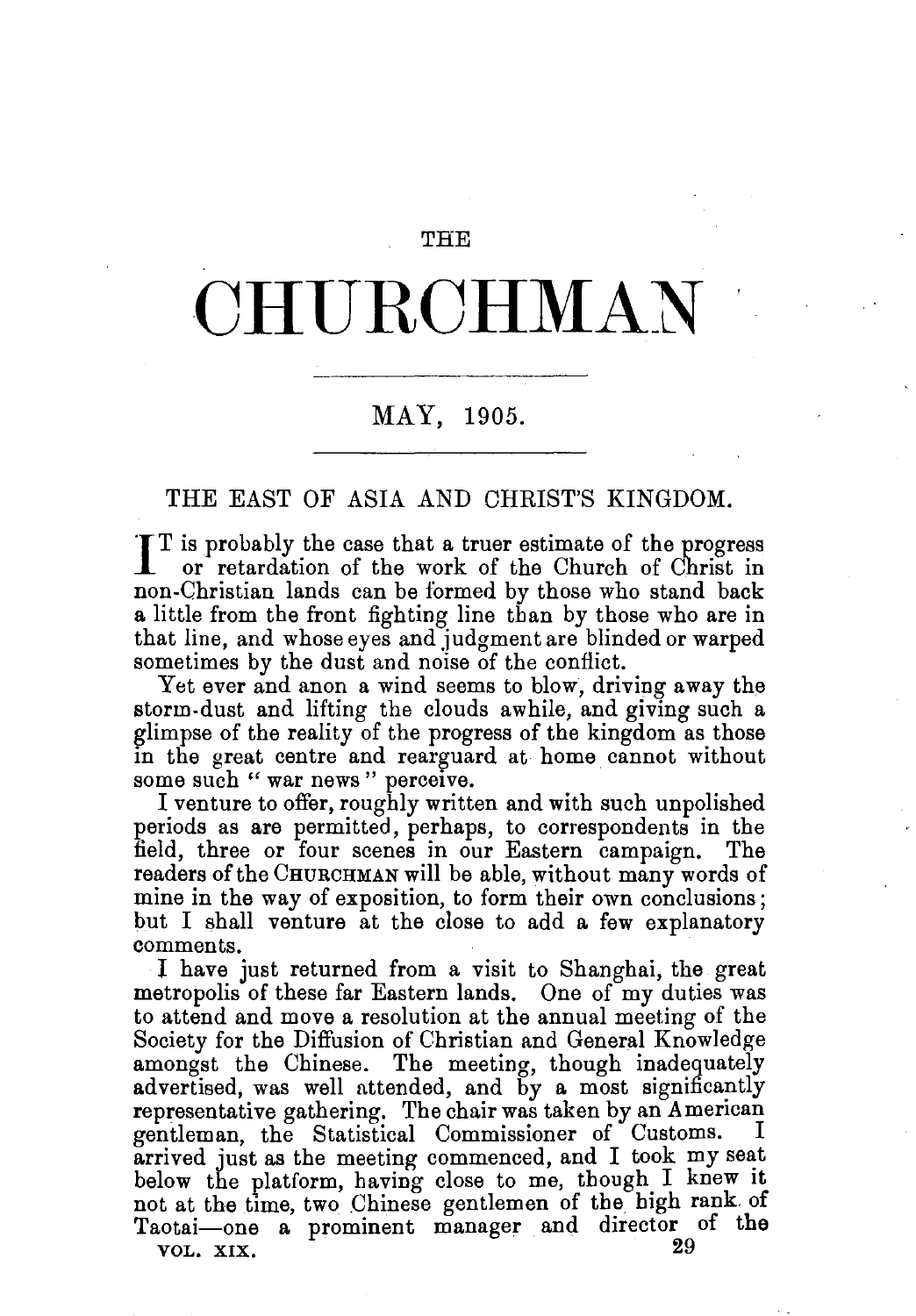Shanghai-Nankin Railway now under construction; the other the saviour, under God, of many missionary and civilian lives at the time of the Boxer troubles by his kindly and timely warning. The meeting began with prayer, offered by a veteran missionary from Foochow. These Chinese gentlemen did not appear surprised by this commencement. Near to me on the left sat the Japanese Consul-General with his Japanese interpreter. They also stayed for the prayer. chairman spoke first, moving a resolution, and describing the work and aims and needs of the society. He was seconded by a missionary on the staff of the society.

Then came my resolution, in moving which I advocated as earnestly as  $I$  could the paramount importance of giving to the Chinese Christian literature, urging the great truth that the fear of the Lord is the beginning of wisdom, and that the truths of the Christian religion and the treasures of Bible knowledge enlarge and enlighten the mind and create a thirst for all true wisdom. Do not let us offend the Chinese by offering to them the agnostic's " affectation of supernatural ignorance," nor the latest critic's assumption of knowledge more profound than that of any scholar-saint before him. But give them the solid facts and profound philosophy of the scheme and plan of salvationapologetics, such as, *e.g.*, the Victoria Institute offers. Give them Christian biographies, from St. Augustine of Hippo down to Sir James Simpson; lives of the saints which guide the reader to the "dynamics" by which the ethics of Christianity become electrified electrons. Give them books of devotion, for even the Buddhist priests round Ningpo have prayer-books now modelled after our Book of Common Prayer, to meet the want the people feel of prayers which they can understand; and a Buddhist priest near Shanghai is known to attend regularly the services of the American Church Mission for the mere pleasure of praying in a known tongue, though for the while a Buddhist still.

I suggested also the composition, with special care and Christian tact and faithfulness combined, of a Christian "Sacred Edict," a declaration of the call to faith in Christ, as an edict from heaven, not from the West-a kind of imitation of the remarkable edict of the Emperor Yoong-ching 180 years ago, consisting of the sermons on texts selected by his father, the great N'ang-hsi, and read by Imperial order periodically in public. I mentioned also, as an example, the Soldier's Pocket-Book in the possession of every Japanese soldier, containing exhortations to be read daily, written by the Emperor, and upholding integrity of conduct and moral uprightness, even above that which has been called the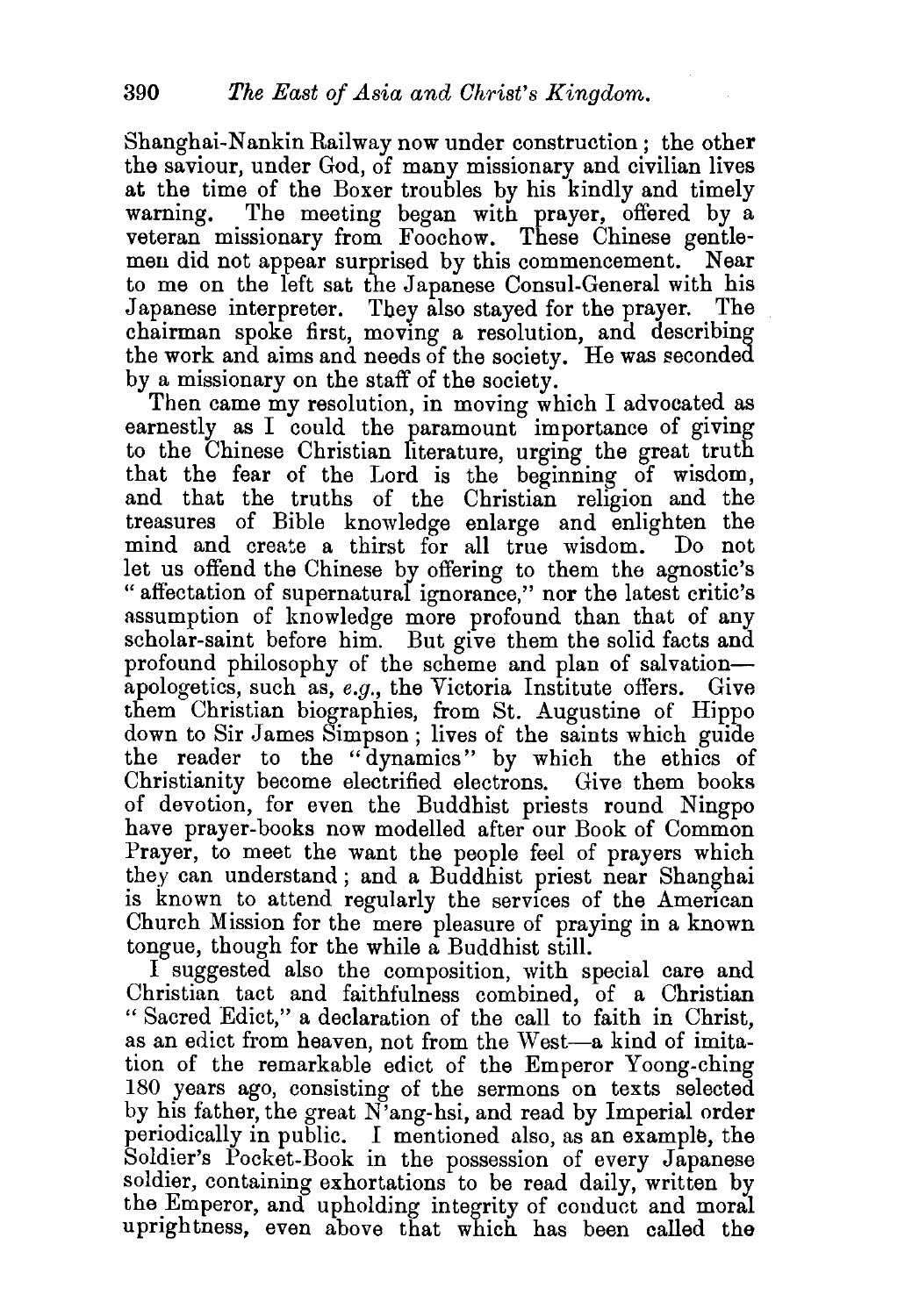insanity; but if so, it is the sanest and noblest of delusionsthe Japanese devotion to Emperor and country.

My resolution was seconded by the Japanese Consul-General -a man of singular dignity of manner. He spoke through a Japanese interpreter, whose English was free and correct. His speech was a significant one, in no sense advocating my views, but in no sense controverting them. It was an elaborate defence of the intention and action of Japan in the endeavour to enlighten China by imparting to her the enlightenment she has received so largely from the West. Five thousand Chinese scholars are now studying in Japan, and Japan has sent already seventy of her "professors" to teach in China. "I contend," said the Consul-General, "that our work is ancillary to yours of this Diffusion Society." "We do not teach religion," he went on to say, "we do not advocate Christianity; but we in no sense hinder it or discountenance it. We rather wish it all success. But every one must choose his own religion. Our desire is to give the best we possess of literature, science, and discovery to China. Confucianism" (and here the speaker stepped down out of his depth) "is much like Christianity, only that Confucius did not speak of God "-a damaging admission from one of Japan's scholars, who all have studied, and all admire, Confucius. "We in Japan," he went on to say, "are all for peace, not for war. And China's stability and integrity form the great guarantee for peace, while China's enlightenment affords the best hope of her stability."

The speech was long and discursive, but full of interest. Japan has yet to learn what England (or are our Eastern eyes blurred and misleading ?) seems to be unlearning to her peril ---that education derived from, or carefully set apart from. religion is doomed to failure ; and some true friends of China and Japan to whom I alluded in my speech have yet to learn that the true regeneration and enlightenment and reform of the nations cannot be attained by the mere emancipation of thought, and the reinvigoration of education, and the imparting of knowledge. "Facisti nos ad TE; et inquietum est cor nostrum donee requiescat in TE."

The third and last resolution was moved by a Baptist minister from London, the Rev. J. Cumming-Brown, who is honorary secretary of the Diffusion Society in London, and has come out at his own charges to see the East for himself. He gave us a graphic account of what he had heard and observed of intellectual life and spiritual progress in Japan, Corea, and in Northern China; and he urged the Society, in the name of Christian England, to go forward. To him succeeded the last speaker, the Taotai, mentioned above,

 $29 - 2$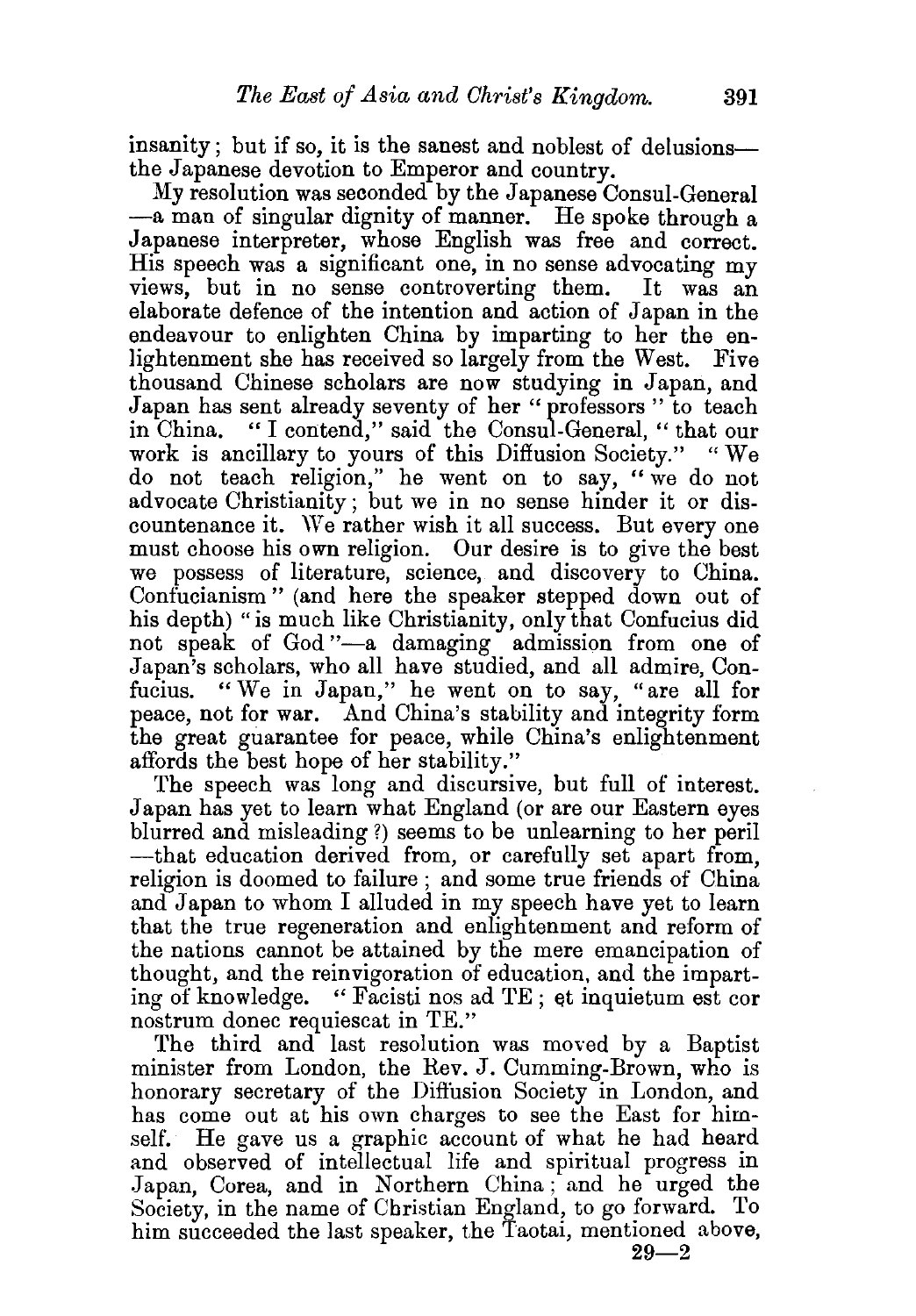reading his speech, doubtless his own composition, and expressed in clear and idiomatic English. He spoke of the Society's work in terms of hearty appreciation, but he warned some of his fellow-countrymen of the danger of presuming to teach science and Western literature with only a smattering of such learning at their command, and to the disparagement of teachers far better qualified.

The meeting closed with the Benediction, pronounced by the veteran missionary Dr. Edkins, now passed his eightieth year, and after more than fifty years' work in China, vigorous tn intellect, and keen in the desire for the supreme good of China.

I have been careful to describe this meeting at some length, because in its company of hearers, in its speakers, and in its object, it seemed to me to exhibit and sum up the complications, and mistakes, and the noblest hopes of work for the reform and salvation of China. I shall refer to this subject again at the close of this article.

One of the speakers at this meeting mentioned to me in private conversation an incident in the work of Christian missions in Corea, which I record here without the names of places or individuals. I relate only what my memory retains, and I have not official documents, and may possibly err in detail. But the story is true, and even in a brief outline full of significance.

Some Corean Christians seemed doubtful as to the origin of Christianity. "Was not the Church a foreign Church, and the Creed a Western Creed ?" " The Gospel, and the command to believe it," replied their missionary friends, "come from heaven. You make it foreign only by depending continually on the money of foreign Churches, and by declining or delaying self-support, with self-government and self-extension in due course. We bring you the glad tidings freely and without price. We help you gladly in the initiatory stages of your Church life, but you must make it a Corean Church, deriving all its true life from God alone." Upon this they decided with much enthusiasm to build a church, and for this purpose they raised a sum of 250 dollars. To their dismay, however, this sum was speedily exhausted by the purchase of land and laying the foundations of the building. But they were not discouraged. "God will help us to raise more money," they said. The plague visited their city and neighbourhood, and a hospital and separation buildings were provided by the mission. They appealed to the Native Church for volunteer nurses and attendants. Some quailed at first before the grave risk of life. But the next day, with shame and sorrow at their cowardice, they "repented and went."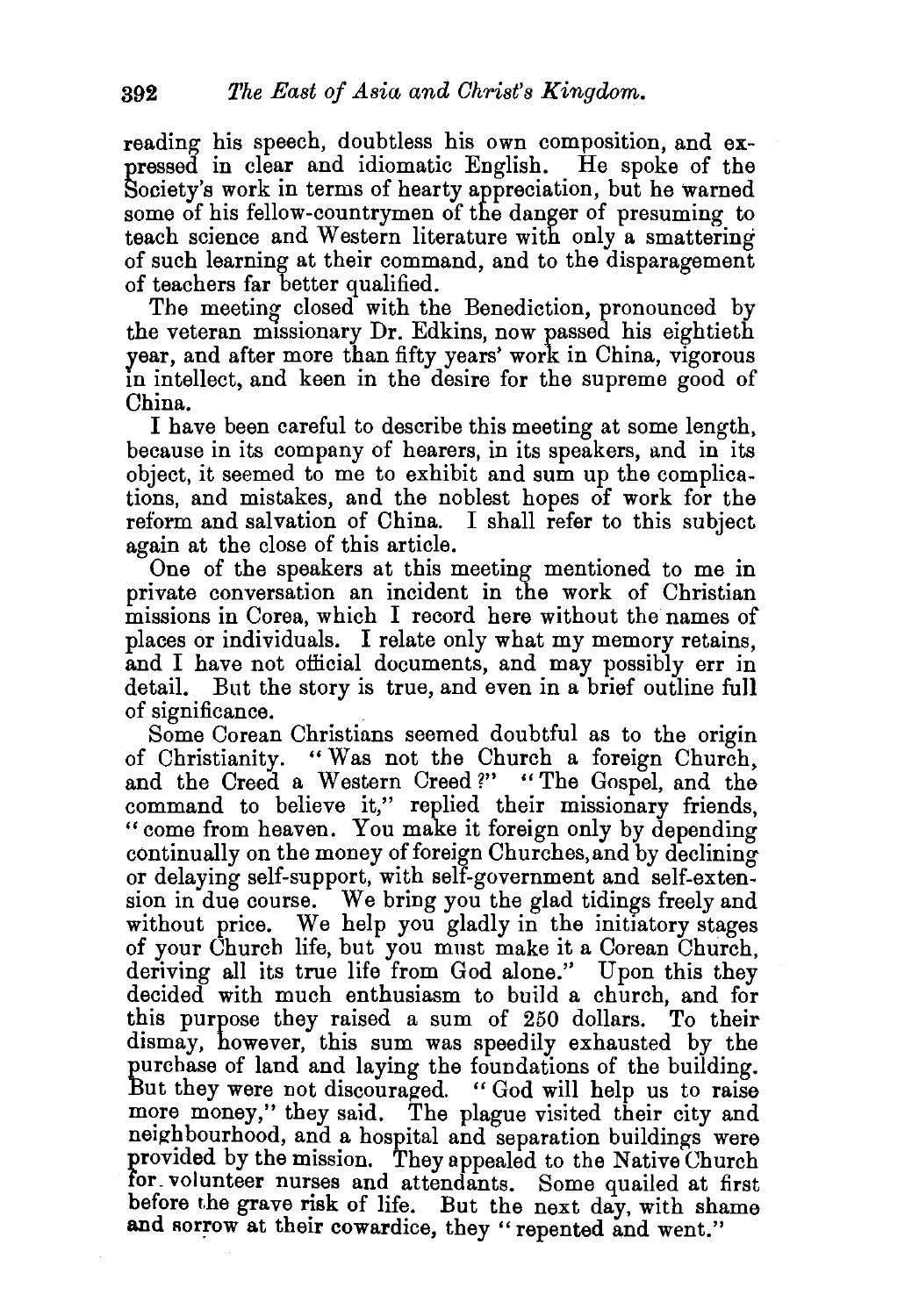God so blessed the hospital that the percentage of deaths was strangely small; and the King hearing of it, entreated his people to live and not die, by taking advantage of the mission's help. When the cloud had lifted and the plague had abated, the King wished to repay to the mission the expenses incurred. He was respectfully informed that the missionary doctors desired no personal remuneration, but they would thankfully accept payment for the medicines used. This was immediately arranged, and then inquiry was made as to the payment of the nurses and assistants. "That, your Majesty, was a work of love, and offered in the fear of God. They desire no reward." "That may be all very well," replied the King, "and very grateful we are to them; but paid they must be, whatever they please to do with the money." The King had his way, and the Christians theirs; for the whole of the royal bounty wa.s devoted at once to church-building, and the church was finished. This happened in the "Hermit Kingdom," so long shut up in ignorance, darkness, and sin; so slow to move, and so distracted-though with some far-off memories of its conquering prowess in ancient days—now with internal revolution, now by the suzerain hand of China, now by the stronger and nearer power of Japan, and more recently by the aggression of Russia. Has not the darkness passed here too? Has not the dawn come, and is not the upraising near of the true Light in this far Eastern land ?

I cannot but think, from the visits I have paid recently to Japan, once just before the war broke out, and once in the very height of the war excitement, that that country and people, whom I used, in company with most would-be critics, to describe as quicksilvers, fickle, unreliable, and with but surface polish, have strengthened, and deepened, and steadied in character, and almost in nature, marvellously within the past few years. I witnessed the jubilant celebration after the great victory of Liao-yang, and I met with some of the wounded heroes from the fierce storming of Nan-shan. There was no unsteady excitement in their enthusiasm, no drunkenness or disorder in the crowded lantern-lit streets. The loyalty of the nation moving as one man; the rally round the throne; the love and defence of country and of the country's very life-these, and not conquest or the mere flush of glory, seemed to stir them to the very depths, and these depths are deep indeed. Education and the thirst for knowledge are not checked by the war. I saw plenty of labourers ready to reap the abnormally abundant harvest. The "insanity" of enthusiasm to which I allude above is, though self-reliant, yet under sober control.

When fathers and mothers weep and lament, not that their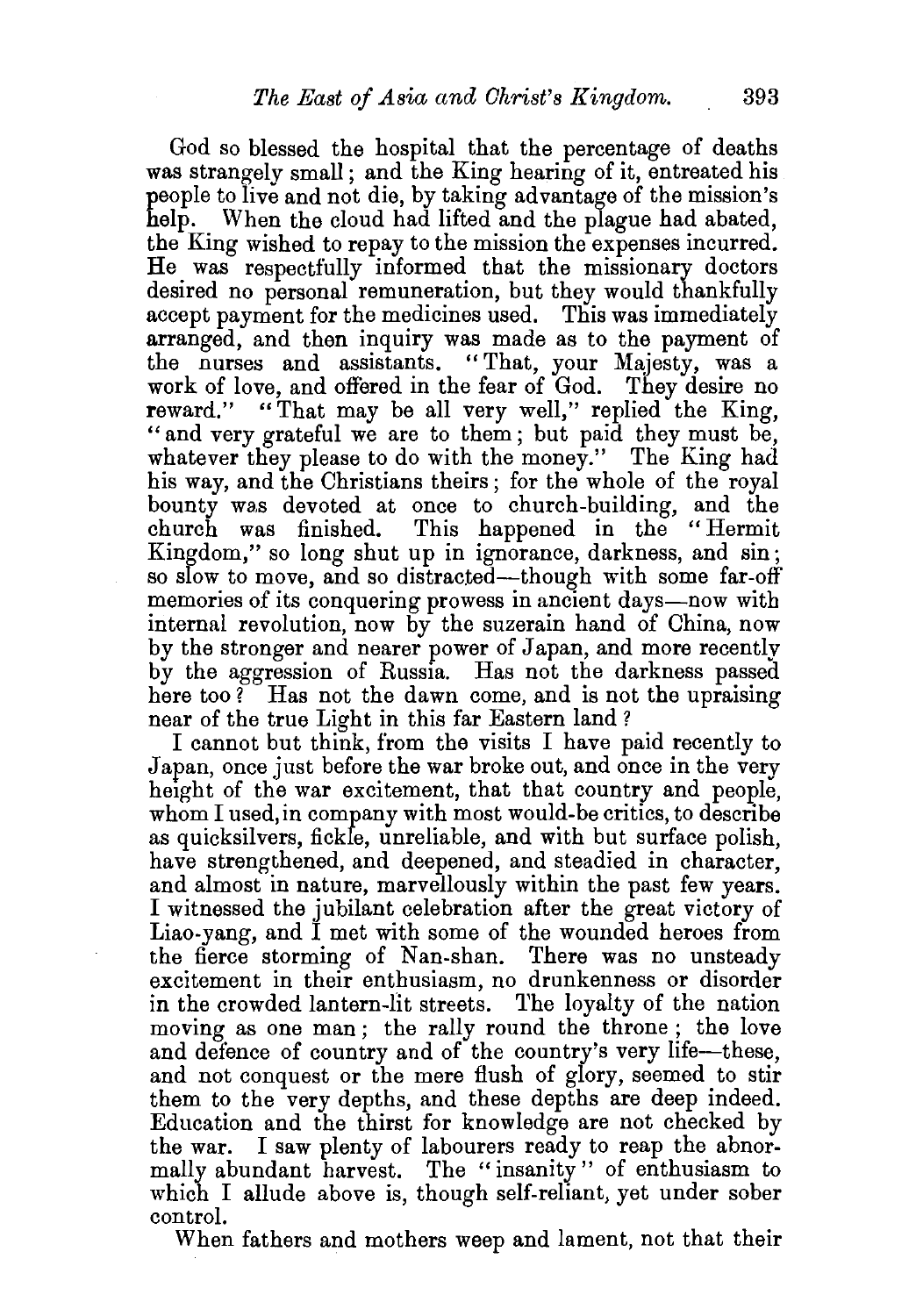sons are summoned to the front, but if they are *not* called; when army doctors complain that their calling seems sometimes at an end, for they cannot find a soldier who will confess that he is ill, though he may be struck for death, nor a man to admit that he is wounded, though he has four rifle bullets in him, and his life is fast ebbing away; when the Emperor and his advisers consent gladly-though "departments" may raise vexatious delays-to Christian chaplains as well as Buddhist being sent to the front; when facilities are afforded for the free and wide distribution of the New Testament and portions to the troops ordered to the front; and when, most of all, Japanese Christians wish to repay the debt, long owing to China, for their civilization and education and literature, and the acquirement of useful and fine arts, by coming over to China, if China will have them, as Christian missionaries to their friends and near neighbours, our attention is arrested not merely by the spectacle of a nation born in a day, but by the persuasion that, far more than either Emperor or his advisers or the people know it, or care to confess Christian teaching and lofty Christian standards of integrity, truthfulness and justice have guided and are swaying the nation.

It is not now, as part of Europe would have us believe, a conflict between the civilized white Christian and the barbarous or semi-civilized pagan yellow race. It is, alas !—and I think I express the view of the large majority of observers here on the very verge of the conflict—it is the Christian un-Christian for the nonce, against the Pagan, most Christian in forbearance before the war, and in high nobility of action (if war can ever find room in its terrible embrace for such) in war.

And when, through God's mercy, justice triumphs and peace returns, it is difficult to doubt the magic influence which Japan will then exert over China, as, indeed, she wields it not ineffectually now—influence for good we earnestly believe, if Japan receives honourable recognition from Western nations ; influence, it may be, electric and destructive, by energizing for evil every latent anti-foreign element in Chinese traditions and secret ambitions.

There in Japan, as here in China, the proclamation and acceptance of the Gospel forms the one and the effective hope. It is significant, once more to come back to the mighty empire of China, as showing the growing recognition of Christianity as the chief exponent of Christendom's goodwill to China (distinguished thus from Christendom's un-Christian opium trade, aggression, and greed of conquest) that the great officer first appointed Viceroy of the Lower Yangtsze provinces, when in power in Shantung, requested to have 100 copies of the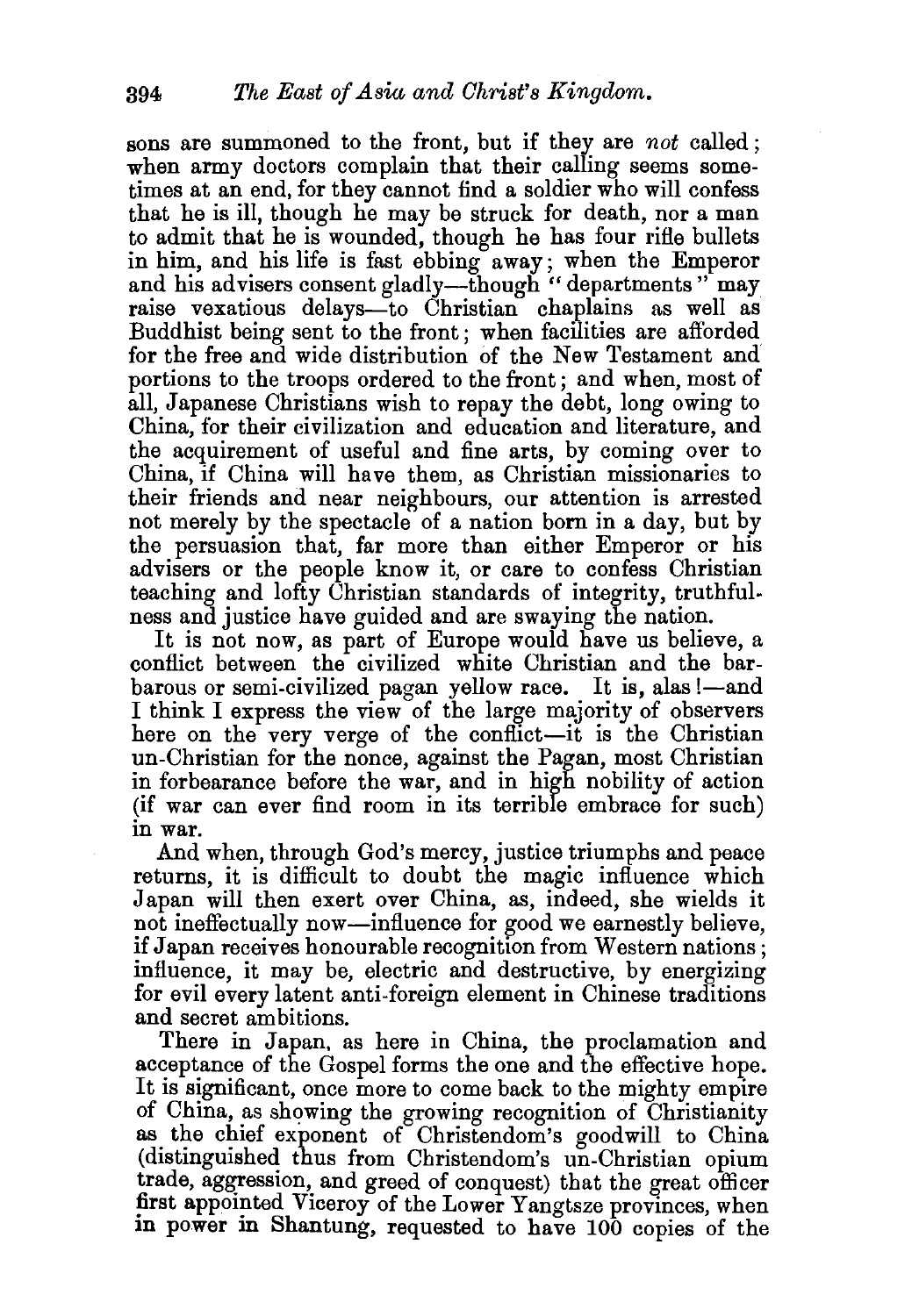New Testament sent to him for distribution amongst the mandarins, great and small, under his superintendence. They were duly forwarded to him by the agent of the British and Foreign Bible Society with, I believe, the fly-leaf ordinarily distributed, describing the fact of the inspiration, and origin, and authorship, and plan of the great Book of God, its composition stretching over 1,400 years, and yet remaining

"One clear harp with divers tones."

Not many months ago I made the acquaintance on board the steamer running between Ningpo and Shanghai, of a gentleman residing in this neighbourhood. He came to the saloon table and sat down with the English-speaking officers and passengers. He took no part in the conversation, as he had not learned English, but he entered eagerly into conversation in Chinese, and we talked together till nearly midnight. He is an astronomical observer, and possesses two telescopes. He was going to Shanghai to purchase a microscope. He is an inventor of a patent travelling-chair. He is widely read in history and political science. He deplores the low estate of his country, and earnestly asked what remedy could be suggested for the evils and deficiencies and ignorance in the land, utterly repudiating revolutionary ideas or plans of violence. He greatly admires the Japanese, extolling especially their cleanly habits. He possesses a Bible, and has read it. He wishes much to possess the "Encyclopædia Britannica" (not "Biblica" !), and begs us to translate the best work into Chinese. And with serious attention he listened to my solution, namely, that the individuals of the nation—he himself, for instance, and the nation at large-come back to God through Jesus Christ our Lord, and recover thus the communication of the Divine life, lost by sin, with its "promise and potency" of all good. I am told that this man is only one of a class more numerous than we imagine, "quiet in the land," but a growing power. Who will guide them aright?

Is it a bathos to which I guide my readers, when I relate what we hope to witness in our Chinese Church on Christmas Day? "One borne of four," carried to the Church to be baptized there by the Chinese pastor; a man, a fair scholar, but crippled, and lying helpless on his back for twenty-four years, supporting himself, and with great difficulty, by keeping a little school, and by writing deeds, or "marriage lines," or charms, with "many curious arts," then gradually awakened by the Holy Spirit's power, and now studying and rejoicing in the Bible, and in the Saviour revealed to him there; and gathering his books together in which he learnt his magic arts, he has given them to me to burn, and he desires now publicly to confess the faith of Christ Crucified.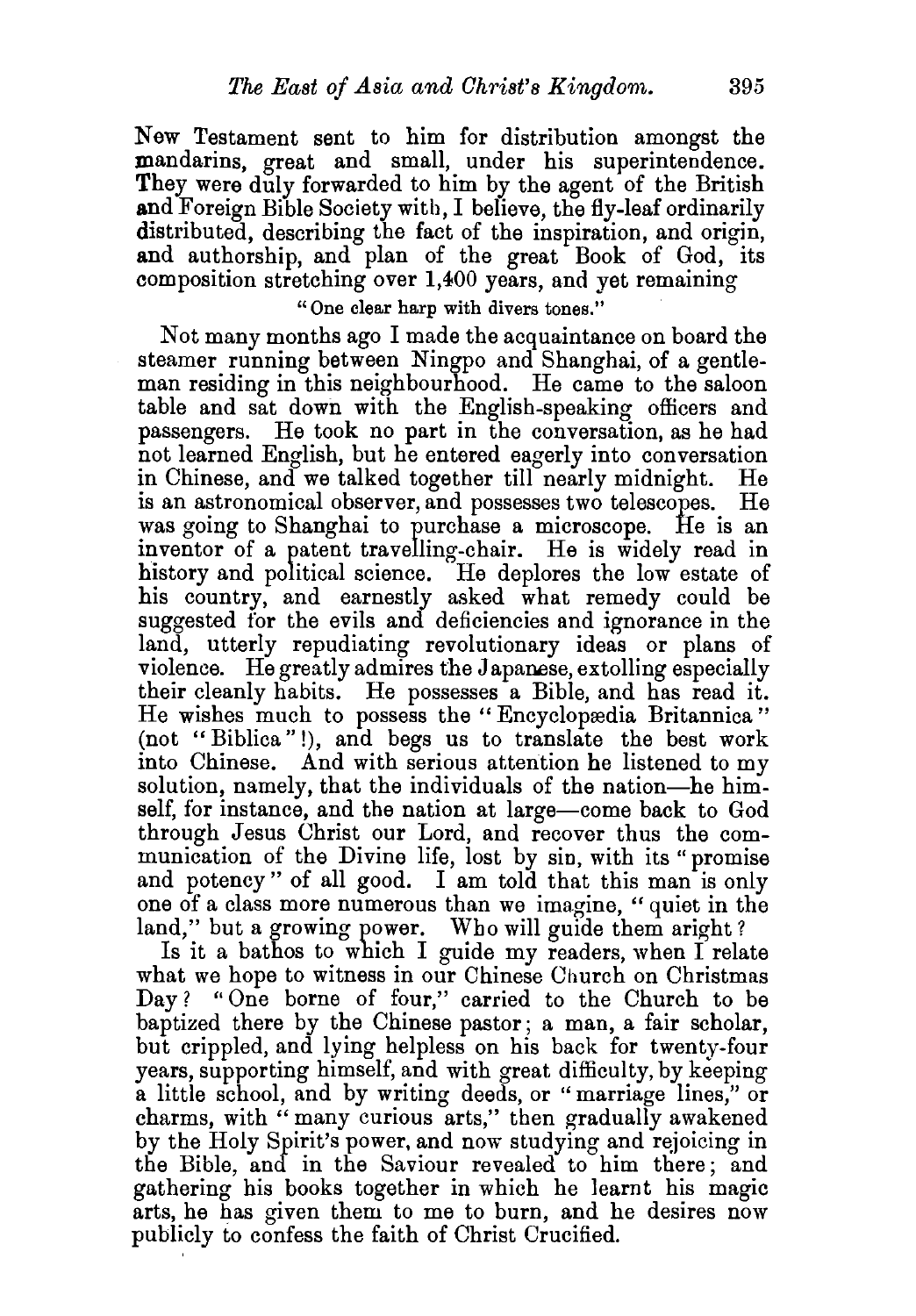Close by our mission house in the northern suburb of Ningpo, we have a little day-school for the children of our· non-Christian neighbours. Two of these little girls, children of about seven- or eight years of age, have not learnt in vain the "first principles of the doctrine of Christ." They insist with child-like entreaty on having prayer to the true God when they wake and when they go to sleep, and they ask for grace to be said before "rice." At the same time they beseech their mothers no longer to worship "dumb idols," but the Living God through Jesus Christ our Lord.

We think we see through these rifts in the clouds signs that the time is hastening on when "the Son of God shall be glorified." "The Greeks are coming to see Jesus," and the stir affects all classes. Then the cloud falls again ; the storm and the smoke of battle gather round us. And in the gloom we see this vast nation ; its multitudes crowding the broad way -the way of death, the by-paths of sin and superstition and unbelief. We mark its uprising as from long sleep and semideath, its ambition, its gathering patriotism, its forming taste for knowledge and "all that is new."

Are we mistaken, then, in our methods-our plan of evangelization first, and evangelization last ; of the Book of God as our one sword, the Person and salvation of Our Lord the one only object of desire and trust; the Spirit of the Lord, and "not might, not power," not even enlightenment, information, education, reform; this Divine Power alone our reliance, bringing with it the emancipation of the mind, the effulgence of all true wisdom and knowledge, and the noblest freedom ever accompanied by order, obedience, salvation, and peace? There are many well-wishers to China who say, if not *no* to all this, yet would counsel caution and judicious delay in the proclamation of Christ's Gospel. Some advocate importunately the spread of education first ; the formation and information of the reasoning and thinking powers before, at some indefinite period in the curriculum, the Chinese mind is introduced to the mysteries of the Faith.

Some sympathize almost exclusively with the exhibition of Christian philanthropy in medical missions, both advocates giving the impression that they identify Christianity with education and with the healing of the sick, forgetting that neither one nor the other constitutes our object and our goal. Ancillary ?- yes. But alternative or superior ?- no, a thousand times no! Forces potent in persuasion and kindness to bring sinners to the Gospel, but in no sense themselves the Gospel.

A third party of well-wishers to China, recognising the existence, as we all do, of excellent ethical teaching in the religions of China and Japan, deems it necessary to rest the appeal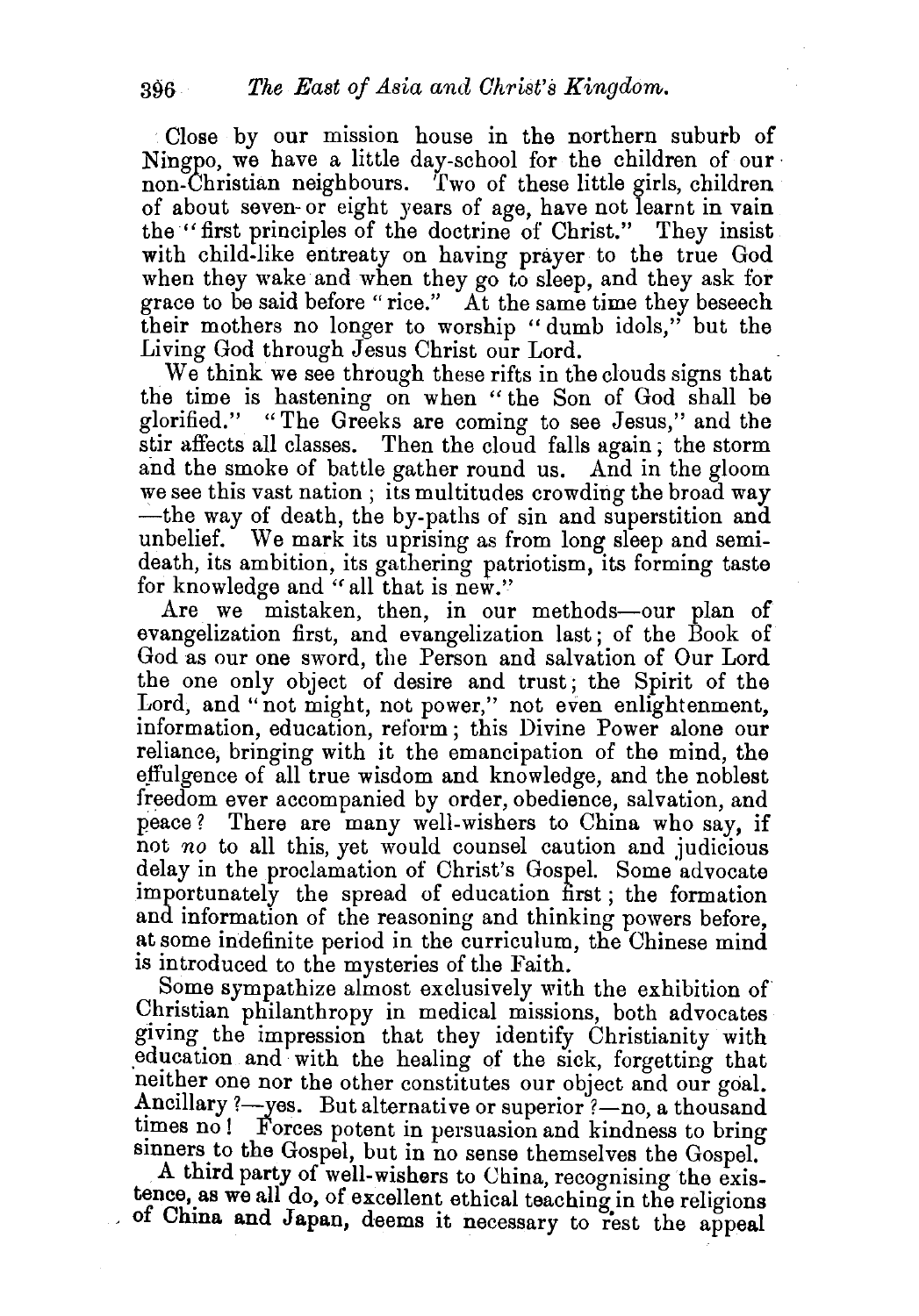for faith in Christianity on the material prosperity and intellectual advance and widespread rule possessed by Christian nations-glorifying, in fact, the material, the temporal, the tangible, the visible, to the obscuration of the unseen, but most real and eternal spiritual truths and methods and future of the Faith.

It is a dangerous and unconvincing plea in these days. These Eastern nations can see that Might is too often Right, and that the "wrongful rights" of, e.g., a trade, protested against and forbidden by the conscience of a nation, were forced—is there any other word that can be used ?—forced on the nation and are maintained in India as a Government monopoly—which must be made remunerative—of the mighty conqueror. But they cannot see that Hight originally gave this Might to the mighty, and that England's early transactions and the forceful wrongs wrought by France, Germany and Russia in recent times, were the beneficent reward granted by Heaven for the integrity and righteousness of Christendom ! It will be a day of triumph and renown for England if she is able, and that soon, to lift from her fair fame-and that fame is in other respects brightening—this grave blot on her great escutcheon.

The truth that it shall be well with the righteous, and that "righteousness exa1teth a nation," can still be confidently preached, but the appeal to the material forces of Christian Powers as a proof of the power of this great spiritual creed is delusive and wrong. The Chinese and Japanese, on their side, are very prone to forget that their early supercilious contempt for barbarians from the West, their exclusive policy, and abusive language, their claim, especially on China's part, for the suzerainty, if not the sovereignty, over all nations, scarcely corresponded with their claim for polish and good manners, and enlightenment for ages past. But retort and countercharges will not aid us in the present crisis of the story of the great East.

Earnestly and continuously as we desire to let our Christian light shine before men, and to be in some true sense the glory of Christ, it is after all not Christendom, not this or that Christian Church or individual, that we "lift up" for the admiration and trust of the people. We preach not ourselves, but Christ Jesus the Lord, His person, His birth, His work, His death, His rising, His salvation. Faith seated there, by the power of the Holy Ghost, will bring the East and the West to God, to life, and to salvation. This, and nothing less or more.

Mencius, 2,200 years ago, seems to lament the teachers' inability to impart the power to his scholars by which they